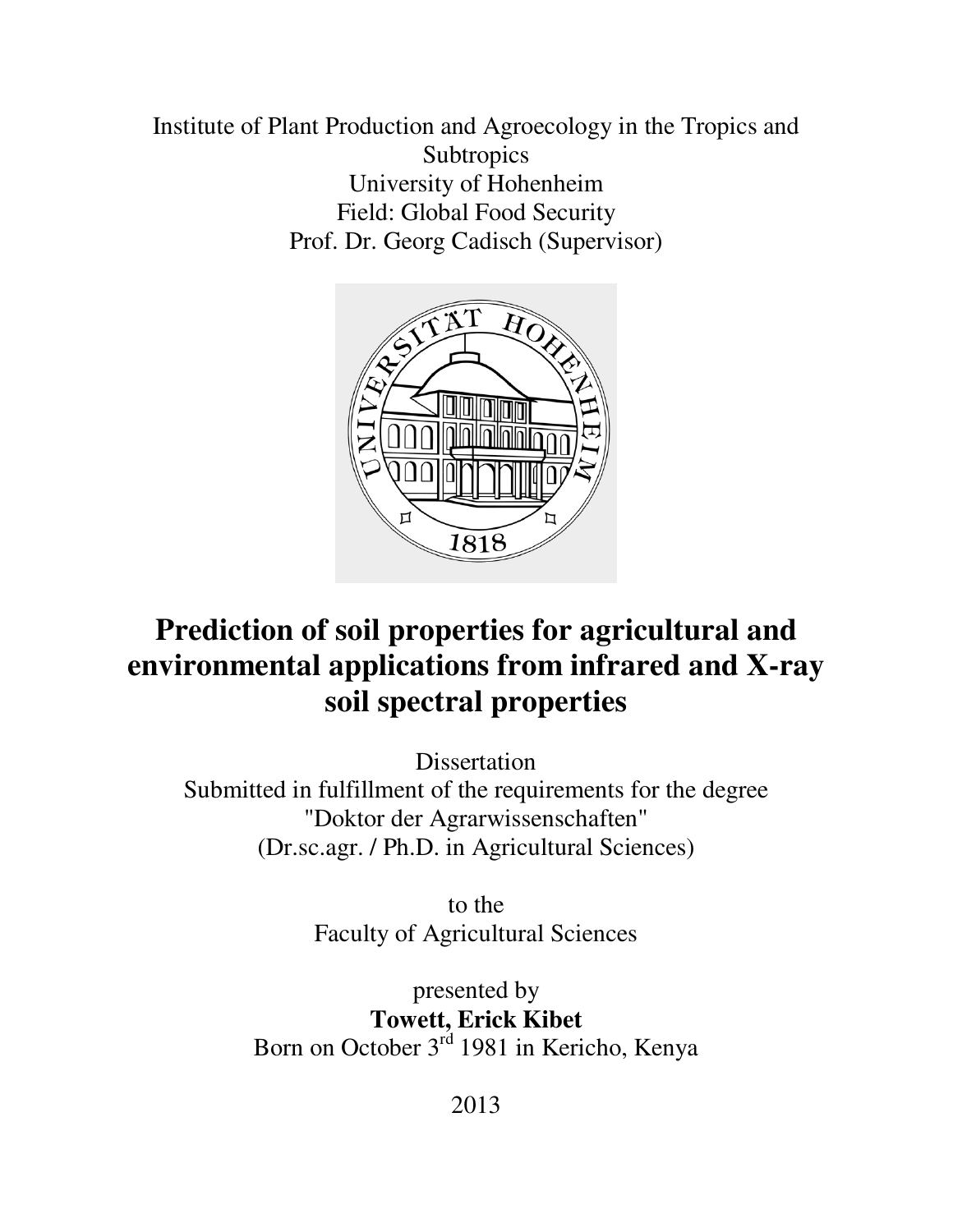### **6.0 Summary**

## **Prediction of soil properties for agricultural and environmental applications from infrared and X-ray soil spectral properties**

Many of today's most pressing problems facing developing countries, such as food security, climate change, and environmental protection, require large area data on soil functional capacity. Conventional assessments (methods and measurements) of soil capacity to perform specific agricultural and environmental functions are time consuming and expensive. In addition, repeatability, reproducibility and accuracy of conventional soil analytical data are major challenges. New, rapid methods to quantify soil properties are needed, especially in developing countries where reliable data on soil properties is sparse, and to take advantage of new opportunities for digital soil mapping. Mid infrared diffuse reflectance spectroscopy (MIR) has already shown promise as a rapid analytical tool and there are new opportunities to include other high-throughput techniques, such as total X-ray fluorescence (TXRF), and X-ray diffraction (XRD) spectroscopy. In this study TXRF and XRD were tested in conjunction with IR to provide powerful diagnostic capabilities for the direct prediction of key soil properties for agricultural and environmental applications especially for Sub-Saharan Africa (SSA) soils. Optimal combinations of spectral methods for use in pedotransfer functions for low cost, rapid prediction of chemical and physical properties of African soils as well as prediction models for soil organic carbon and soil fertility properties (soil extractable nutrients, pH and exchangeable acidity) were tested in this study. These state-of-the-art methods for large-area soil health measurement and monitoring will aid in accelerating economic development in developing sub-Saharan Africa countries with regards to climate change, increasing water scarcity and impacts on local and global food security as well as sustainable agricultural production and ecosystem resilience in the tropics.

This study has developed and tested a method for the use of TXRF for direct quantification of total element concentrations in soils using a TXRF (S2 PICOFOX<sup>TM</sup>) spectrometer and demonstrated that TXRF could be used as a rapid screening tool for total element concentrations in soils assuming sufficient calibration measures are followed. The results of the current study have shown that TXRF can provide efficient chemical fingerprinting which could be further tested for inferring soil chemical and physical functional properties which is of interest in the African soil context for agricultural and environmental management at large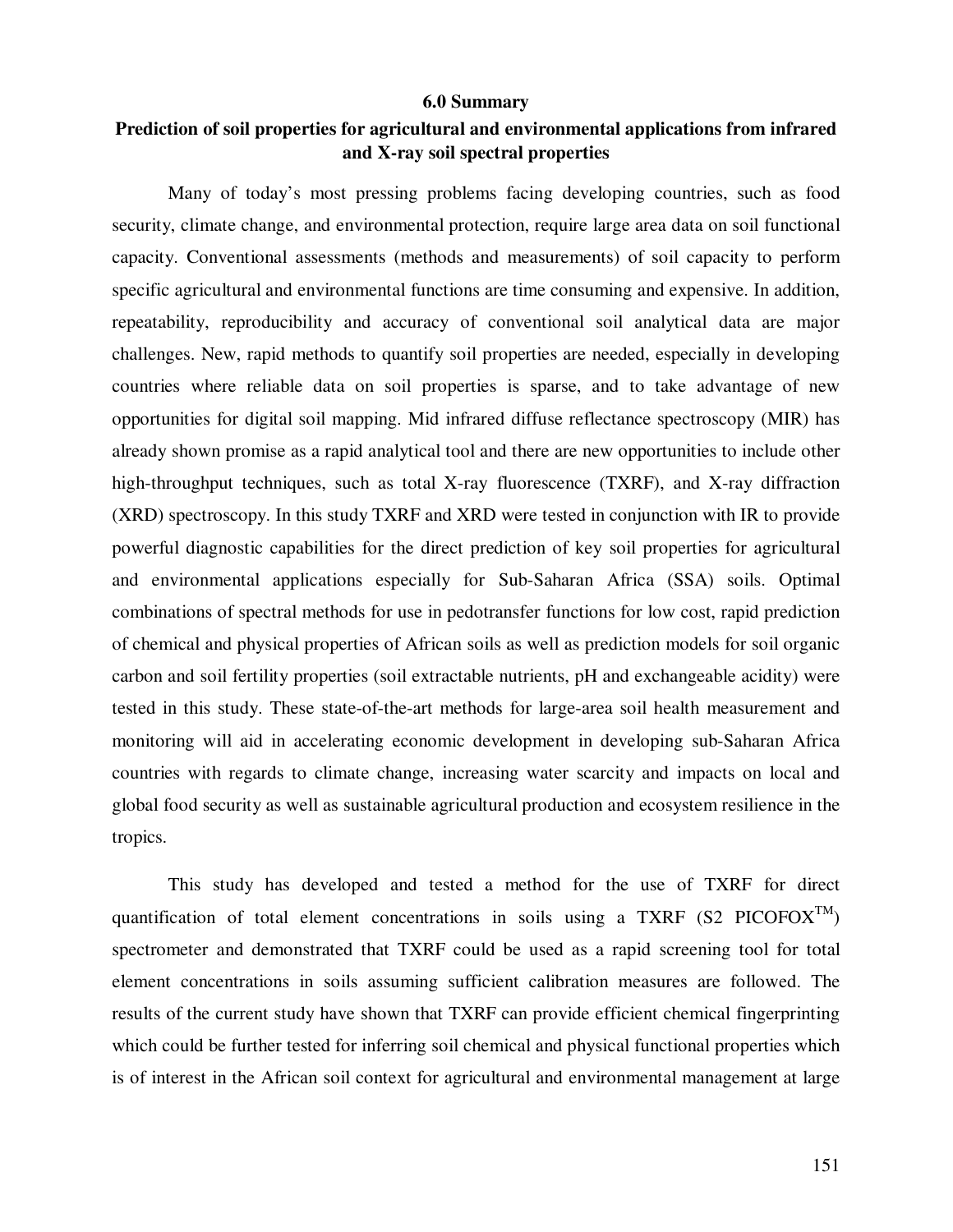scale. Further, this thesis has helped to improve understanding of the variation and patterns of element concentration data for 1034 soil samples from 34 stratified randomly-located 100-km<sup>2</sup> "sentinel" sites across SSA and explored the link between variability of soil properties and climate, parent material, vegetation types and land use patterns with the help of Random Forests statistics. Our results of total element concentration were within the range reported globally for soil Cr, Mn, Zn, Ni, V, Sr, and Y and in the high range for Al, Cu, Ta, Pb, and Ga. There were significant variations ( $P < 0.05$ ) in total element composition within and between the sites for all the elements analysed. In addition, the greatest proportion of total variance and number of significant variance components occurred at the site (55-88%) followed by the cluster nested within site levels (10-40%). Our results also indicated that the strong observed within site as well as between site variations in many elements can serve to diagnose their soil fertility potential. Explorations of the relationships between element composition data and other site factors using "randomForest' statistics have demonstrated that all site and soil-forming factors have important influence on total elemental concentrations in the soil with the most important variables explaining the main patterns of variation in total element concentrations being cluster, topography, landuse, precipitation and temperature. However, the importance of cluster can be explained by spatial correlation at distances of <1 km.

This study has also analysed the potential of combining analyses undertaken using MIR spectroscopy and TXRF on 700 soil samples from 44 "sentinel" sites distributed across SSA. MIR prediction models for soil organic carbon, and other soil fertility properties (such as soil extractable nutrients, pH, exchangeable acidity and soil texture) were developed using Random Forests (RF) regression and the current study has added total element concentration data to the residuals of the MIRS predictions to test how they can improve the MIR prediction accuracies. The RF approach out-perfomed the conventional partial least squares regression (PLSR) on simultaneous determination of soil properties; and in addition, RF results were also easily interpretable, computationally much faster and did not rely on data transformations or any other assumptions about data distributions compared to PLSR. With respect to the potential of combining TXRF and MIR spectra, including total element concentration data from TXRF analysis in the RF models significantly reduced root mean square error of prediction by 63% for Ecd, 54% for Mehlich-3 S, and 53% for Mehlich-3 Na. Thus, TXRF spectra were a useful supplement to improve prediction of soil properties not well predicted by MIRS. The prediction improvement from including TXRF was due to detection of a few outliers that did not appear as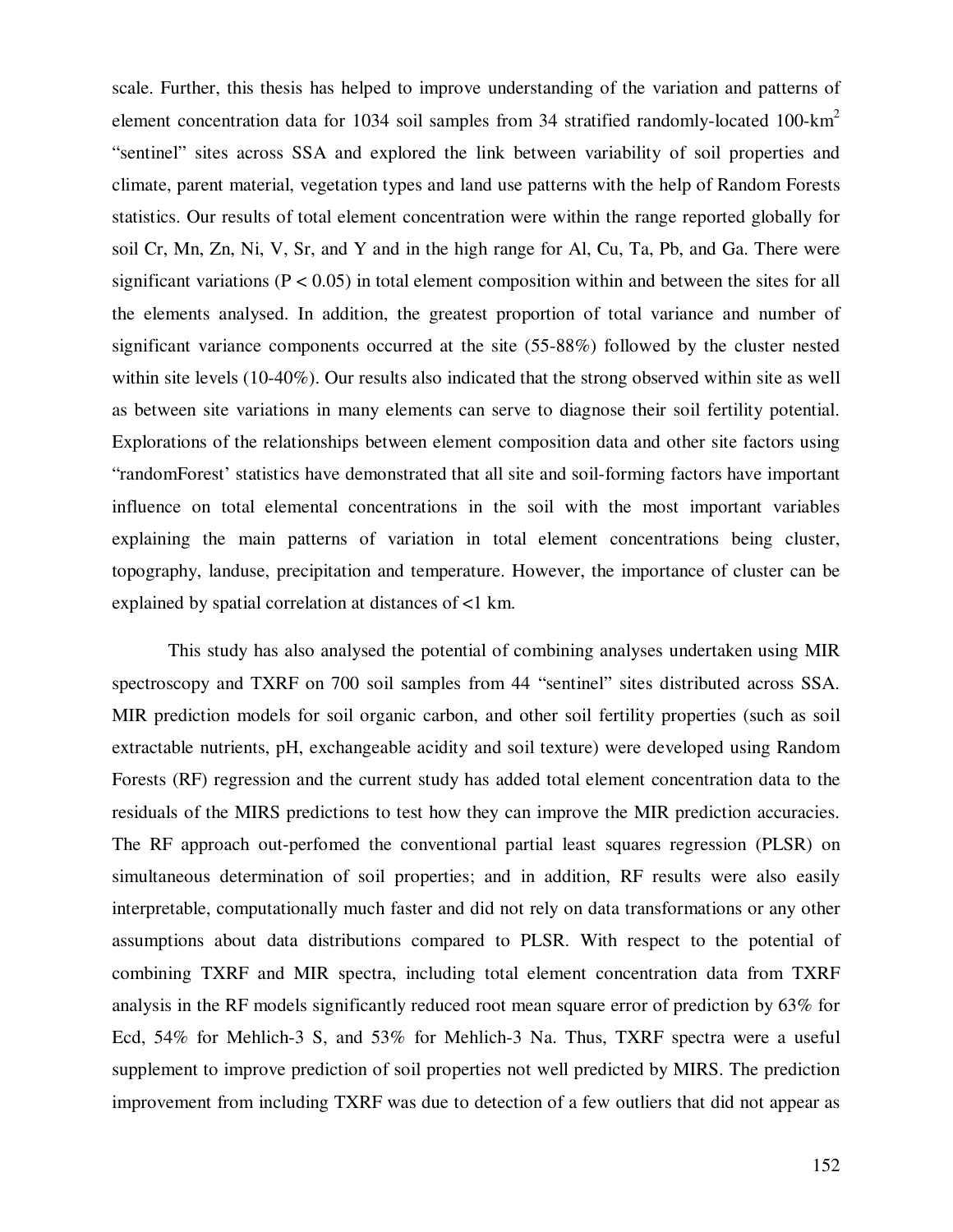MIR spectral outliers. MIR showed remarkable ability to capture total elemental composition effects on physico-chemical soil properties but TXRF may have potential for outlier detection in large studies. This study has also helped to develop high-throughput spectral analytical methods and provided recommendations on optimal spectral analytical methods for the Globally Integrated Africa Soil Information Service (AfSIS) Project. Successfully developed methods in this study will become part of the standard AfSIS procedures.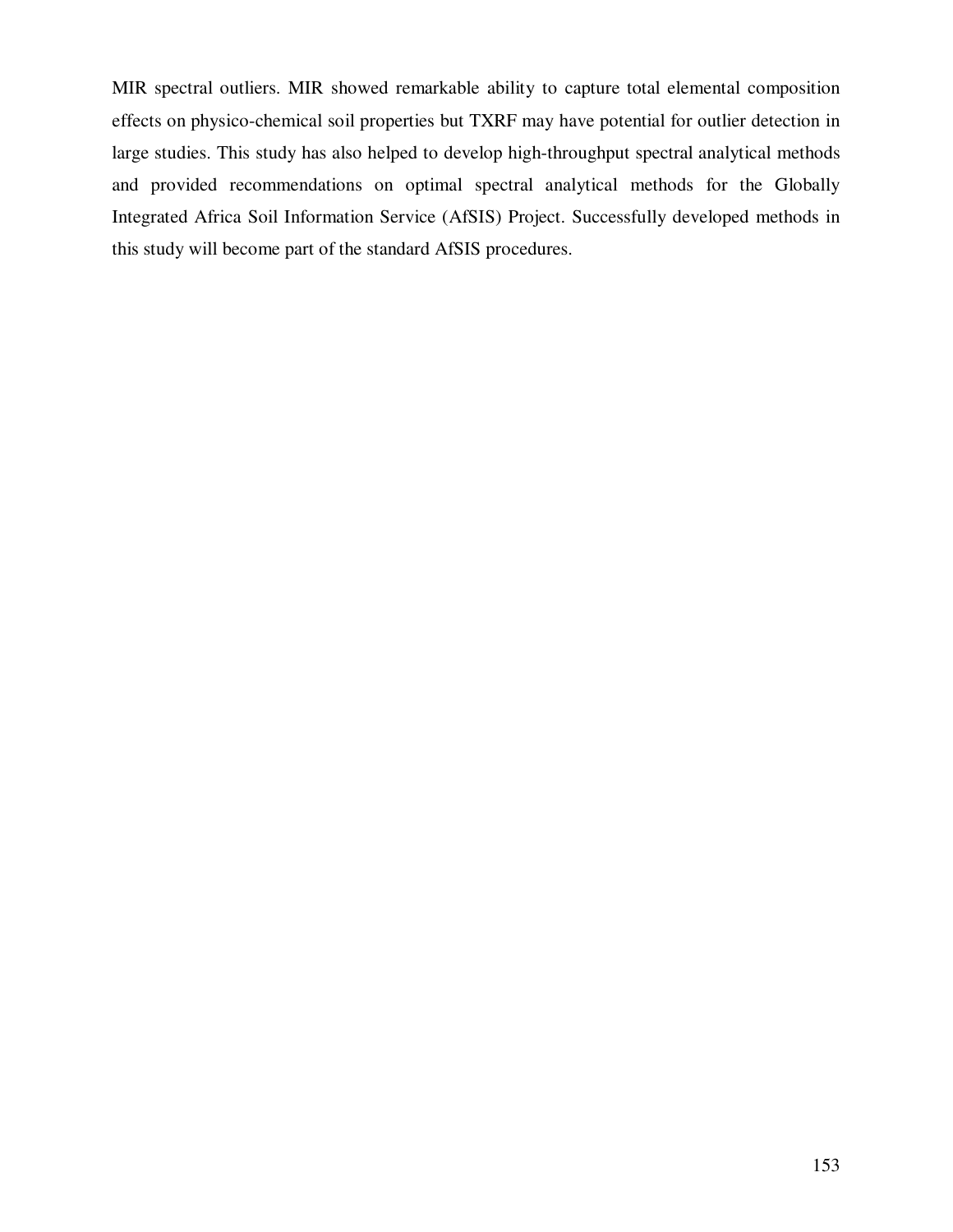#### **7.0 Zusammenfassung**

# **Vorhersage physikalischer und chemischer Bodeneigenschaften für landwirtschaftliche und umwelttechnische Anwendungen mittels Infrarot und Röntgen-Spektral Methoden**

Viele der heutigen dringendsten Problemfelder der Entwicklungsländer wie Gewährleistung der Ernährungssicherheit, Anpassung an Klimawandel und verbesserter Umweltschutz erfordern umfangreiche, flächendeckende Daten über die funktionelle Kapazität von Böden. Herkömmliche Verfahren (Methoden und Messungen) zur Bestimmung von spezifischen landwirtschaftlichen und ökologischen Bodenfunktionen sind zeitaufwendig und teuer. Neben den Kosten sind die Wiederholbarkeit, Reproduzierbarkeit und Genauigkeit von herkömmlichen analytischen Methoden große Herausforderungen. Neue, schnelle Methoden zur Quantifizierung von Bodeneigenschaften sind notwendig, vor allem in Entwicklungsländern, wo zuverlässige Daten über Bodenqualität schwer zu beschaffen sind, und um die Vorteile der neuen Möglichkeiten einer digitalen Bodenkartierung auszunutzen. Infrarot-Spektroskopie mit diffuser Reflexion (IR) hat bereits gute Ergebnisse als ein schnelles Analyse-Instrument gezeigt und es gibt neue Möglichkeiten, um andere Hochdurchsatz-Techniken wie die Total-Röntgenfluoreszenz (TXRF) und Röntgenbeugungs-Spektroskopie (XRD) einzusetzen. In dieser Studie wurden TXRF und XRD in Verbindung mit IR getestet, um leistungsstarke Diagnosefunktionen für die direkte Vorhersage der wichtigsten funktionellen Eigenschaften von Böden für Landwirtschaft und Umwelt-Anwendungen besonders für die Böden Afrikas südlich der Sahara zur Verfügung zu stellen. In dieser Studie wurden optimale Kombinationen von spektralen Methoden getestet, die für den Einsatz in Pedotransferfunktionen mit niedrigen Kosten, einer schnellen Vorhersage der chemischen und physikalen Eigenschaften der afrikanischen Böden, sowie in Prognosemodellen für organischen Kohlenstoff im Boden und die Bestimmung von Bodenfruchtbarkeitsparametern (extrahierbare Nährstoffe, pH-Wert und austauschbare Säuren) geeignet sind. Diese aktuellen Methoden zur großflächigen Messung und Überwachung der Bodengesundheit können dazu beitragen, die wirtschaftliche Entwicklung in den Ländern Afrikas südlich der Sahara positiv zu fördern, besonders in Bezug auf den Klimawandel, die lokale und globale Ernährungssicherheit sowie die Nachhaltigkeit der landwirtschaftlichen Produktion und der Stabilität der Ökosysteme.

In diese Studie wurde zunächst ein Verfahren zur Verwendung von TXRF zur direkten Quantifizierung der gesamten Elementkonzentration in 15 Bodenproben unter Verwendung eines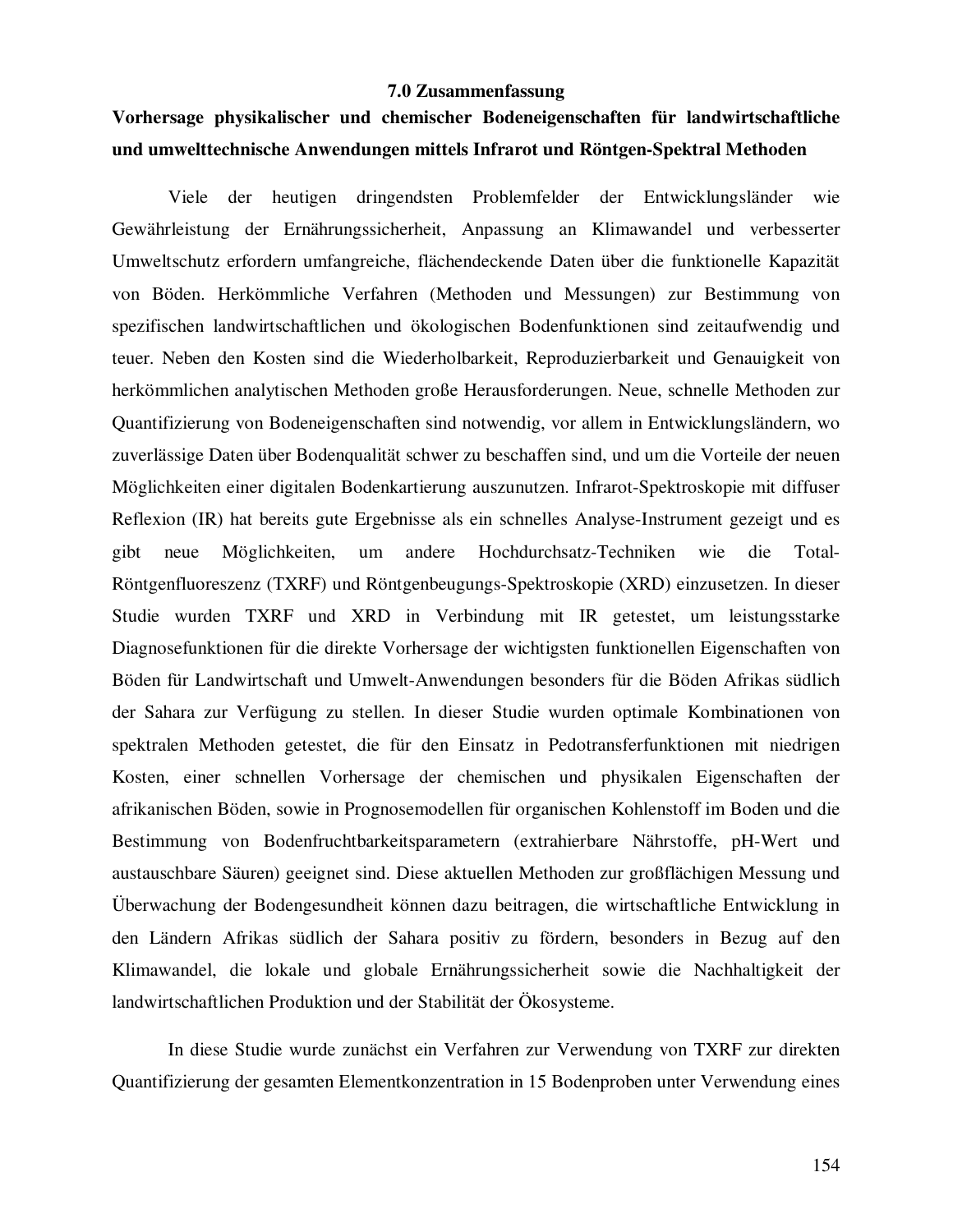TXRF (S2 PICOFOXTM) Spektrometers entwickelt und mit 20 weiteren Bodenproben getestet. Die Ergebnisse zeigten, dass bei ausreichender Kalibrierung TXRF als ein schnelles Screening-Werkzeug für die meisten Elemente verwendet werden kann. Die Ergebnisse der aktuellen Studie haben ausserdem gezeigt, dass TXRF effiziente chemische Fingerabdrücke liefern kann, die zum Ableiten von chemischen und physikalischen Bodeneigenschaften dienen können.

Diese Arbeit hat weiter dazu beigetragen, den Zusammenhang zwischen Variabilität der Bodeneigenschaften und Klima, Bodenausgangsmaterial, Vegetationstypen und Landnutzung mit Hilfe von TXRF, XRD und IR-spektralen Methoden zu verstehen. Dafür wurden 1034 Bodenproben analysiert, die im Rahmen des 'Africa Soil Information Service' (AfSIS) Projektes von 34 randomisiert ausgewählten stratifizierten Standorten von jeweils 100 km<sup>2</sup> in zahlreichen Länders Afrikas südlich der Sahara entnommen wurden. Die Ergebnisse der Gesamt-Elementkonzentrationen dieser Bodenproben lagen im Bereich der dokumentierten Konzentrationen für die Elemente Cr, Mn, Zn, Ni, V, Sr und Y, lagen aber höher als gewöhnlich für die Elemente Al, Cu, Ta, Pb, and Ga. Signifikante Unterschiede (P < 0,05) der Gesamt-Elementkonzentrationen wurden sowohl innerhalb als auch zwischen den beprobten 34 Standorten gefunden. Die Variabilität war deutlich grösser zwischen den 34 Standorten (55-88 % Varianz) als innerhalb der Standorte (10-40 % Varianz). Mit Hilfe von 'Random Forests'- Regressionen konnte gezeigt werden, dass die Gesamt- Elementkonzentrationen der untersuchten Bodenproben von umweltbezogenen Standortvariablen wie Topographie und Landnutzungstyp als auch Klimafaktoren wie Temperatur und Niederschlag wesentlich beeinflusst werden.

In einem weiteren Schritt wurde die Aussagekraft einer Kombination von MIR und TXRF-Methoden und der 'Random Forests'-Regression anhand von 700 Bodenproben von 44 Standorten in Afrika südlich der Sahara getestet. Dazu wurden zunächst MIR-Vorhersagemodelle für organischen Bodenkohlenstoff und andere Bodenfruchtbarkeitsparameter (extrahierbare Nährstoffe, pH-Wert und austauschbare Säuren) mit Hilfe von 'Random Forests' (RF)-Regressionen entwickelt. Durch Einbringen der Gesamtelement-Daten zu den Residuen der IR-Vorhersagen konnten die MIR-Regressionsmodelle signifikant verbessert werden. Im Vergleich zu der gewöhnlich benutzten 'partial least square'-Regression (PLSR) zeigte die entwickelte RF-Regression deutlich bessere Ergebnisse, war schneller anzuwenden und einfacher zu interpretieren und war nicht auf zeitaufwändige und fehleranfällige Datentransformationen wie die PLSR angewiesen. Durch die Kombination von TXRF- und MIR-Spektren konnte